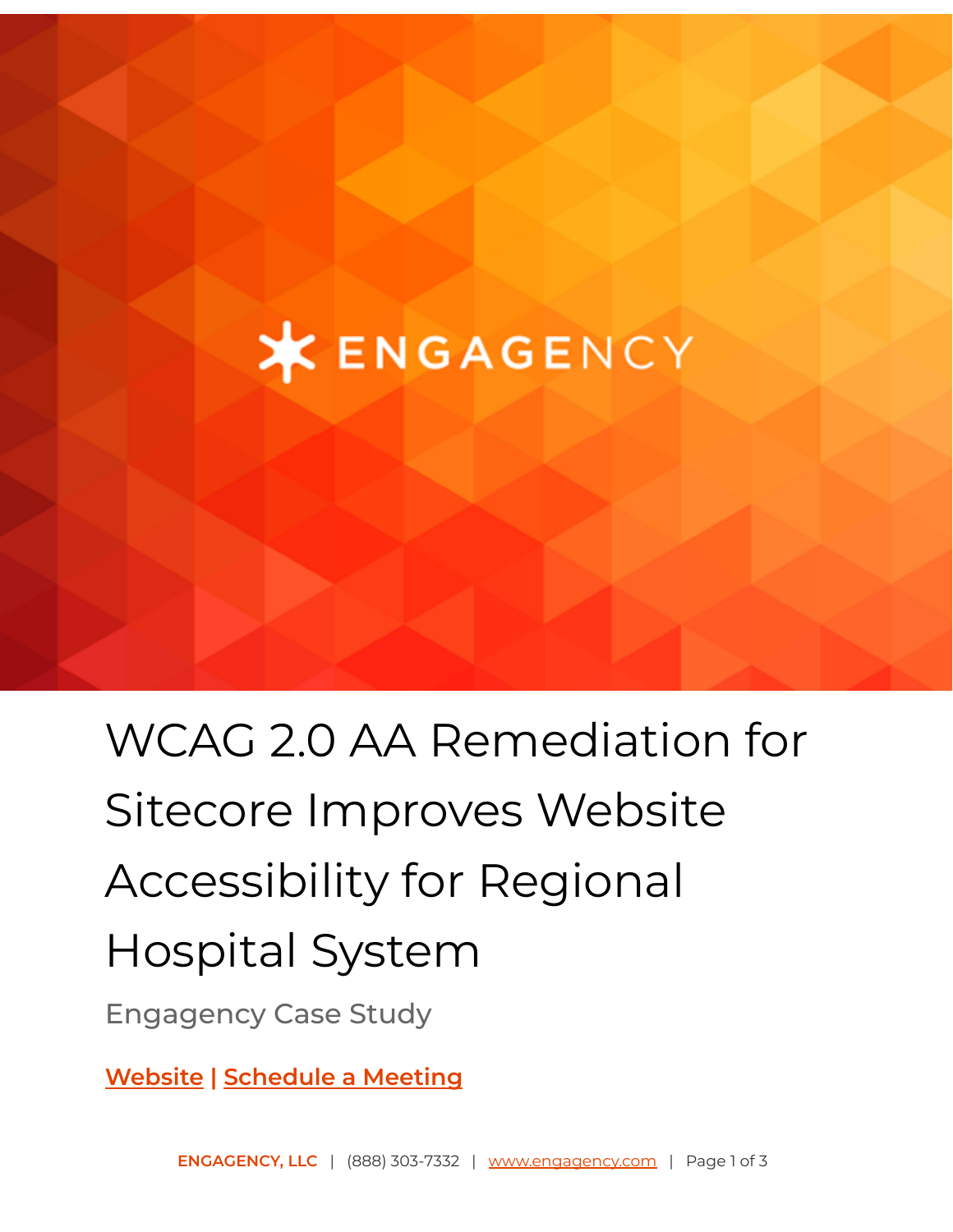### **X ENGAGENCY**



#### **Challenge**

Our client, a regional hospital system, is consistently ranked as one of the best hospitals in Texas by U.S. News & World Report and employs over 800 physicians in San Antonio.

Their existing website was using a legacy code base built on Sitecore 7.2 that was not compliant with Web Content [Accessibility](https://www.w3.org/WAI/standards-guidelines/wcag/) Guidelines (WCAG). The client represents hundreds of physicians, dozens of satellite facilities, and daily marketing events—and each one of these items needed to be easily accessible to all visitors and patients, regardless of their visual or hearing ability. With the rapid rise of class-action ADA lawsuits in recent years, this posed a massive legal liability for the client.

The client selected Engagency due to their expertise in ADA website accessibility guidelines—particularly for healthcare organizations.

#### **Solution**

Engagency developed an ADA compliance remediation plan. Specific areas of ADA compliance include: accommodating users who have short-term memory issues, color blindness, reduced ability to use a mouse, and visual or hearing impairments.